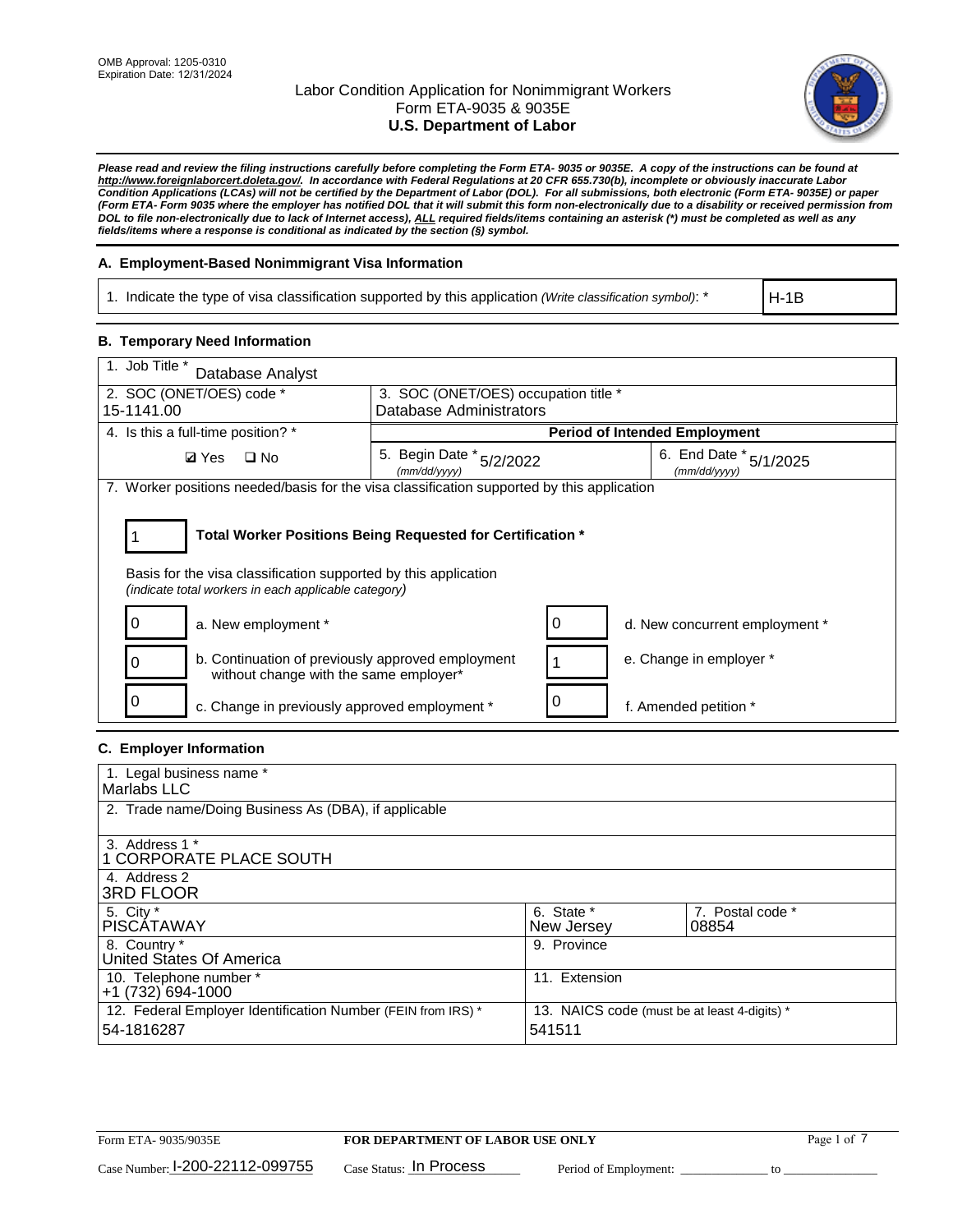

# **D. Employer Point of Contact Information**

**Important Note**: The information contained in this Section must be that of an employee of the employer who is authorized to act on behalf of the employer in labor certification matters. The information in this Section must be different from the agent or attorney information listed in Section E, unless the attorney is an employee of the employer.

| 1. Contact's last (family) name *               | 2. First (given) name * |                          | 3. Middle name(s)         |
|-------------------------------------------------|-------------------------|--------------------------|---------------------------|
| <b>VIDYADHARAN</b>                              | <b>SANJAY</b>           |                          |                           |
| 4. Contact's job title *<br>CHIEF LEGAL OFFICER |                         |                          |                           |
| 5. Address 1 *<br>1 CORPORATE PLACE SOUTH       |                         |                          |                           |
| 6. Address 2                                    |                         |                          |                           |
| 7. City $*$<br><b>PISCATAWAY</b>                |                         | 8. State *<br>New Jersey | 9. Postal code *<br>08854 |
| 10. Country *<br>United States Of America       |                         | 11. Province             |                           |
| 12. Telephone number *                          | 13. Extension           | 14. E-Mail address       |                           |
| +1 (732) 694-1000                               | 1600                    | SANJAY@MARLABS.COM       |                           |

# **E. Attorney or Agent Information (If applicable)**

**Important Note**: The employer authorizes the attorney or agent identified in this section to act on its behalf in connection with the filing of this application.

| 1. Is the employer represented by an attorney or agent in the filing of this application? *<br>If "Yes," complete the remainder of Section E below. |                            |              |                               |                   | $\Box$ Yes                                           | <b>Ø</b> No |
|-----------------------------------------------------------------------------------------------------------------------------------------------------|----------------------------|--------------|-------------------------------|-------------------|------------------------------------------------------|-------------|
| 2. Attorney or Agent's last (family) name §                                                                                                         | 3. First (given) name $\S$ |              |                               | 4. Middle name(s) |                                                      |             |
| 5. Address 1 §                                                                                                                                      |                            |              |                               |                   |                                                      |             |
| 6. Address 2                                                                                                                                        |                            |              |                               |                   |                                                      |             |
| 7. City §                                                                                                                                           |                            | 8. State §   |                               |                   | 9. Postal code §                                     |             |
| 10. Country §                                                                                                                                       |                            | 11. Province |                               |                   |                                                      |             |
| 12. Telephone number §                                                                                                                              | 13. Extension              |              | 14. E-Mail address            |                   |                                                      |             |
| 15. Law firm/Business name §                                                                                                                        |                            |              | 16. Law firm/Business FEIN §  |                   |                                                      |             |
| 17. State Bar number (only if attorney) §                                                                                                           |                            |              | standing (only if attorney) § |                   | 18. State of highest court where attorney is in good |             |
| 19. Name of the highest State court where attorney is in good standing (only if attorney) §                                                         |                            |              |                               |                   |                                                      |             |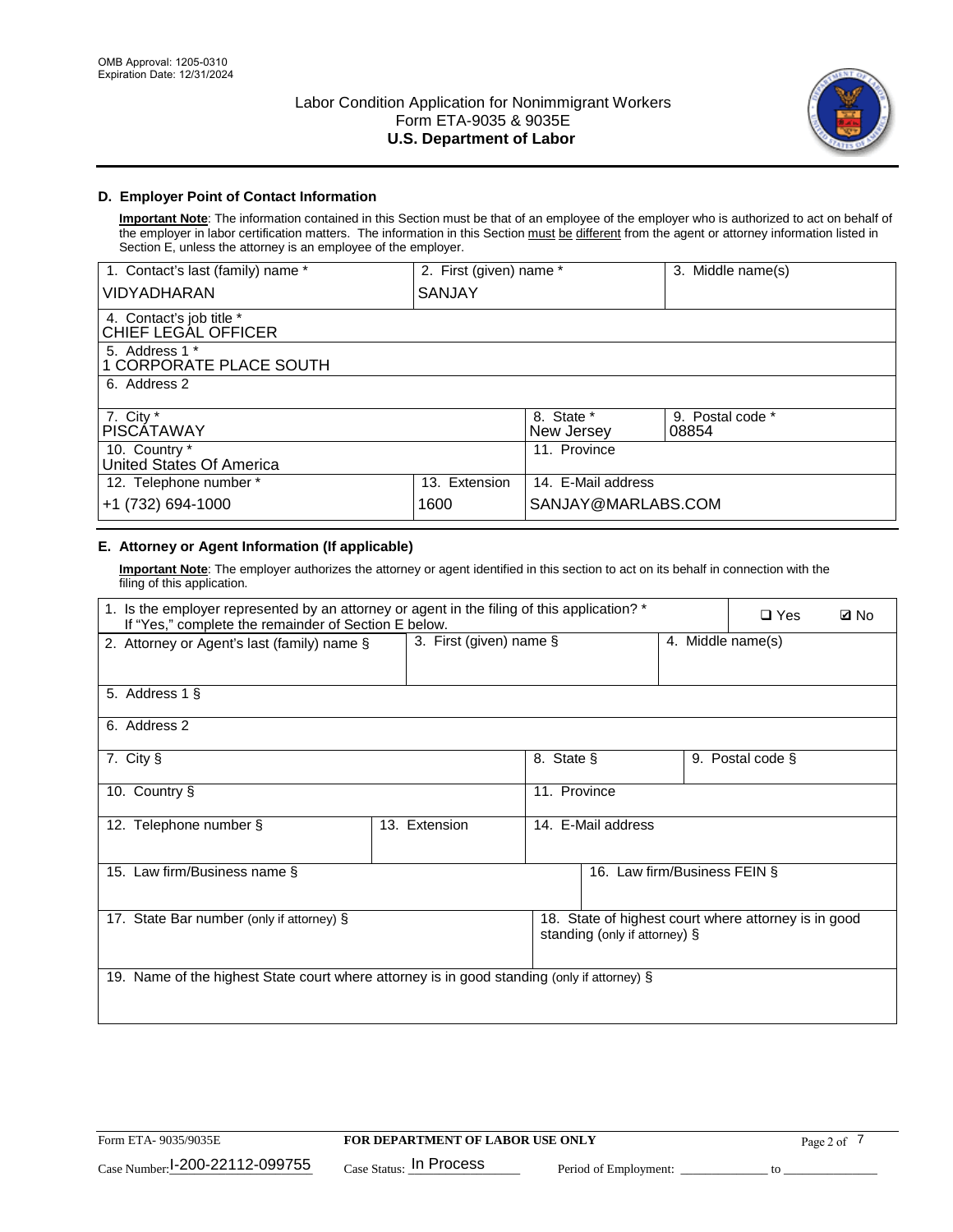

## **F. Employment and Wage Information**

**Important Note**: The employer must define the intended place(s) of employment with as much geographic specificity as possible. Each intended place(s) of employment listed below must be the worksite or physical location where the work will actually be performed and cannot be a P.O. Box. The employer must identify all intended places of employment, including those of short duration, on the LCA. 20 CFR 655.730(c)(5). If the employer is submitting this form non-electronically and the work is expected to be performed in more than one location, an attachment must be submitted in order to complete this section. An employer has the option to use either a single Form ETA-9035/9035E or multiple forms to disclose all intended places of employment. If the employer has more than ten (10) intended places of employment at the time of filing this application, the employer must file as many additional LCAs as are necessary to list all intended places of employment. See the form instructions for further information about identifying all intended places of employment.

## a.*Place of Employment Information* 1

|                                                                              | 1. Enter the estimated number of workers that will perform work at this place of employment under<br>the LCA.*                 |  | 1                                        |                      |                          |              |  |
|------------------------------------------------------------------------------|--------------------------------------------------------------------------------------------------------------------------------|--|------------------------------------------|----------------------|--------------------------|--------------|--|
|                                                                              | 2. Indicate whether the worker(s) subject to this LCA will be placed with a secondary entity at this<br>place of employment. * |  |                                          |                      | <b>Ø</b> Yes             | $\square$ No |  |
|                                                                              | 3. If "Yes" to question 2, provide the legal business name of the secondary entity. §                                          |  |                                          |                      |                          |              |  |
|                                                                              | Sirius XM Radio Inc                                                                                                            |  |                                          |                      |                          |              |  |
|                                                                              | 4. Address 1 *<br>19 Hamilton Ln,                                                                                              |  |                                          |                      |                          |              |  |
|                                                                              | 5. Address 2                                                                                                                   |  |                                          |                      |                          |              |  |
|                                                                              | 6. City $*$<br>7. County *<br>Middlesex<br>Plainsboro                                                                          |  |                                          |                      |                          |              |  |
| 8. State/District/Territory *<br>9. Postal code *<br>New Jersey<br>08536     |                                                                                                                                |  |                                          |                      |                          |              |  |
| 10. Wage Rate Paid to Nonimmigrant Workers *<br>10a. Per: (Choose only one)* |                                                                                                                                |  |                                          |                      |                          |              |  |
|                                                                              | □ Hour □ Week □ Bi-Weekly □ Month 回 Year<br>From * \$ 95700 00<br>To: $\hat{\mathbf{S}}$                                       |  |                                          |                      |                          |              |  |
|                                                                              | 11. Prevailing Wage Rate *<br>11a. Per: (Choose only one)*                                                                     |  |                                          |                      |                          |              |  |
|                                                                              | 95680 00<br>$\mathbf{\hat{S}}$                                                                                                 |  | □ Hour □ Week □ Bi-Weekly □ Month ☑ Year |                      |                          |              |  |
|                                                                              | Questions 12-14. Identify the source used for the prevailing wage (PW) (check and fully complete only one): *                  |  |                                          |                      |                          |              |  |
| 12.                                                                          | A Prevailing Wage Determination (PWD) issued by the Department of Labor                                                        |  |                                          |                      | a. PWD tracking number § |              |  |
| 13.                                                                          | A PW obtained independently from the Occupational Employment Statistics (OES) Program                                          |  |                                          |                      |                          |              |  |
| $\blacktriangledown$                                                         | a. Wage Level (check one): §                                                                                                   |  |                                          | b. Source Year §     |                          |              |  |
|                                                                              | ☑ ॥<br>$\square$ $\square$<br>$\Box$ IV<br>$\Box$ N/A<br>⊓⊥                                                                    |  |                                          | 7/1/2021 - 6/30/2022 |                          |              |  |
| 14.                                                                          | A PW obtained using another legitimate source (other than OES) or an independent authoritative source                          |  |                                          |                      |                          |              |  |
|                                                                              | a. Source Type (check one): §<br>$\Box$ CBA<br>$\Box$ DBA<br>$\square$ SCA<br>$\Box$ Other/ PW Survey                          |  |                                          | b. Source Year §     |                          |              |  |
|                                                                              | c. If responded "Other/ PW Survey" in question 14.a, enter the name of the survey producer or publisher §                      |  |                                          |                      |                          |              |  |
|                                                                              | d. If responded "Other/ PW Survey" in question 14.a, enter the title or name of the PW survey §                                |  |                                          |                      |                          |              |  |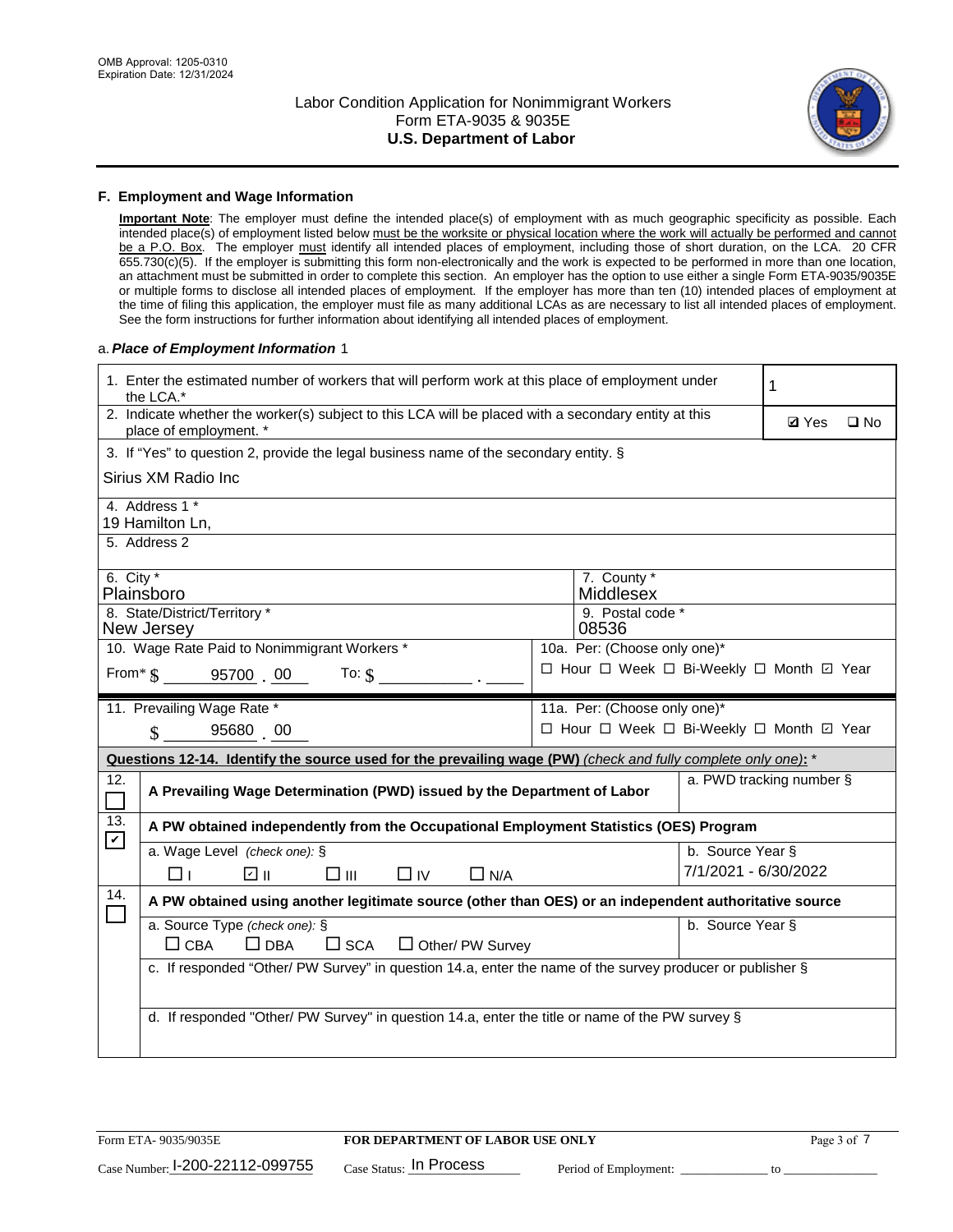

# **G. Employer Labor Condition Statements**

! *Important Note:* In order for your application to be processed, you MUST read Section G of the Form ETA-9035CP - General Instructions for the 9035 & 9035E under the heading "Employer Labor Condition Statements" and agree to all four (4) labor condition statements summarized below:

- (1) **Wages:** The employer shall pay nonimmigrant workers at least the prevailing wage or the employer's actual wage, whichever is higher, and pay for non-productive time. The employer shall offer nonimmigrant workers benefits and eligibility for benefits provided as compensation for services on the same basis as the employer offers to U.S. workers. The employer shall not make deductions to recoup a business expense(s) of the employer including attorney fees and other costs connected to the performance of H-1B, H-1B1, or E-3 program functions which are required to be performed by the employer. This includes expenses related to the preparation and filing of this LCA and related visa petition information. 20 CFR 655.731;
- (2) **Working Conditions:** The employer shall provide working conditions for nonimmigrants which will not adversely affect the working conditions of workers similarly employed. The employer's obligation regarding working conditions shall extend for the duration of the validity period of the certified LCA or the period during which the worker(s) working pursuant to this LCA is employed by the employer, whichever is longer. 20 CFR 655.732;
- (3) **Strike, Lockout, or Work Stoppage:** At the time of filing this LCA, the employer is not involved in a strike, lockout, or work stoppage in the course of a labor dispute in the occupational classification in the area(s) of intended employment. The employer will notify the Department of Labor within 3 days of the occurrence of a strike or lockout in the occupation, and in that event the LCA will not be used to support a petition filing with the U.S. Citizenship and Immigration Services (USCIS) until the DOL Employment and Training Administration (ETA) determines that the strike or lockout has ended. 20 CFR 655.733; and
- (4) **Notice:** Notice of the LCA filing was provided no more than 30 days before the filing of this LCA or will be provided on the day this LCA is filed to the bargaining representative in the occupation and area of intended employment, or if there is no bargaining representative, to workers in the occupation at the place(s) of employment either by electronic or physical posting. This notice was or will be posted for a total period of 10 days, except that if employees are provided individual direct notice by e-mail, notification need only be given once. A copy of the notice documentation will be maintained in the employer's public access file. A copy of this LCA will be provided to each nonimmigrant worker employed pursuant to the LCA. The employer shall, no later than the date the worker(s) report to work at the place(s) of employment, provide a signed copy of the certified LCA to the worker(s) working pursuant to this LCA. 20 CFR 655.734.

1. **I have read and agree to** Labor Condition Statements 1, 2, 3, and 4 above and as fully explained in Section G of the Form ETA-9035CP – General Instructions for the 9035 & 9035E and the Department's regulations at 20 CFR 655 Subpart H. \*

**Ø**Yes ロNo

## **H. Additional Employer Labor Condition Statements –H-1B Employers ONLY**

!**Important Note***:* In order for your H-1B application to be processed, you MUST read Section H – Subsection 1 of the Form ETA 9035CP – General Instructions for the 9035 & 9035E under the heading "Additional Employer Labor Condition Statements" and answer the questions below.

#### *a. Subsection 1*

| 1. At the time of filing this LCA, is the employer H-1B dependent? §                                                                                                                                                                                            |            | ⊡ Yes | $\square$ No |  |  |
|-----------------------------------------------------------------------------------------------------------------------------------------------------------------------------------------------------------------------------------------------------------------|------------|-------|--------------|--|--|
| 2. At the time of filing this LCA, is the employer a willful violator? $\S$                                                                                                                                                                                     |            |       | ⊡ No         |  |  |
| 3. If "Yes" is marked in questions H.1 and/or H.2, you must answer "Yes" or "No" regarding<br>whether the employer will use this application ONLY to support H-1B petitions or extensions of<br>status for exempt H-1B nonimmigrant workers? §                  |            |       | $\Box$ No    |  |  |
| 4. If "Yes" is marked in question H.3, identify the statutory basis for the<br>■ \$60,000 or higher annual wage<br>exemption of the H-1B nonimmigrant workers associated with this<br>□ Master's Degree or higher in related specialty<br>$\Box$ Both<br>LCA. § |            |       |              |  |  |
| H-1B Dependent or Willful Violator Employers -Master's Degree or Higher Exemptions ONLY                                                                                                                                                                         |            |       |              |  |  |
| 5. Indicate whether a completed Appendix A is attached to this LCA covering any H-1B<br>nonimmigrant worker for whom the statutory exemption will be based <b>ONLY</b> on attainment of a<br>Master's Degree or higher in related specialty. §                  | $\Box$ Yes | ⊡ No  | <b>Q</b> N/A |  |  |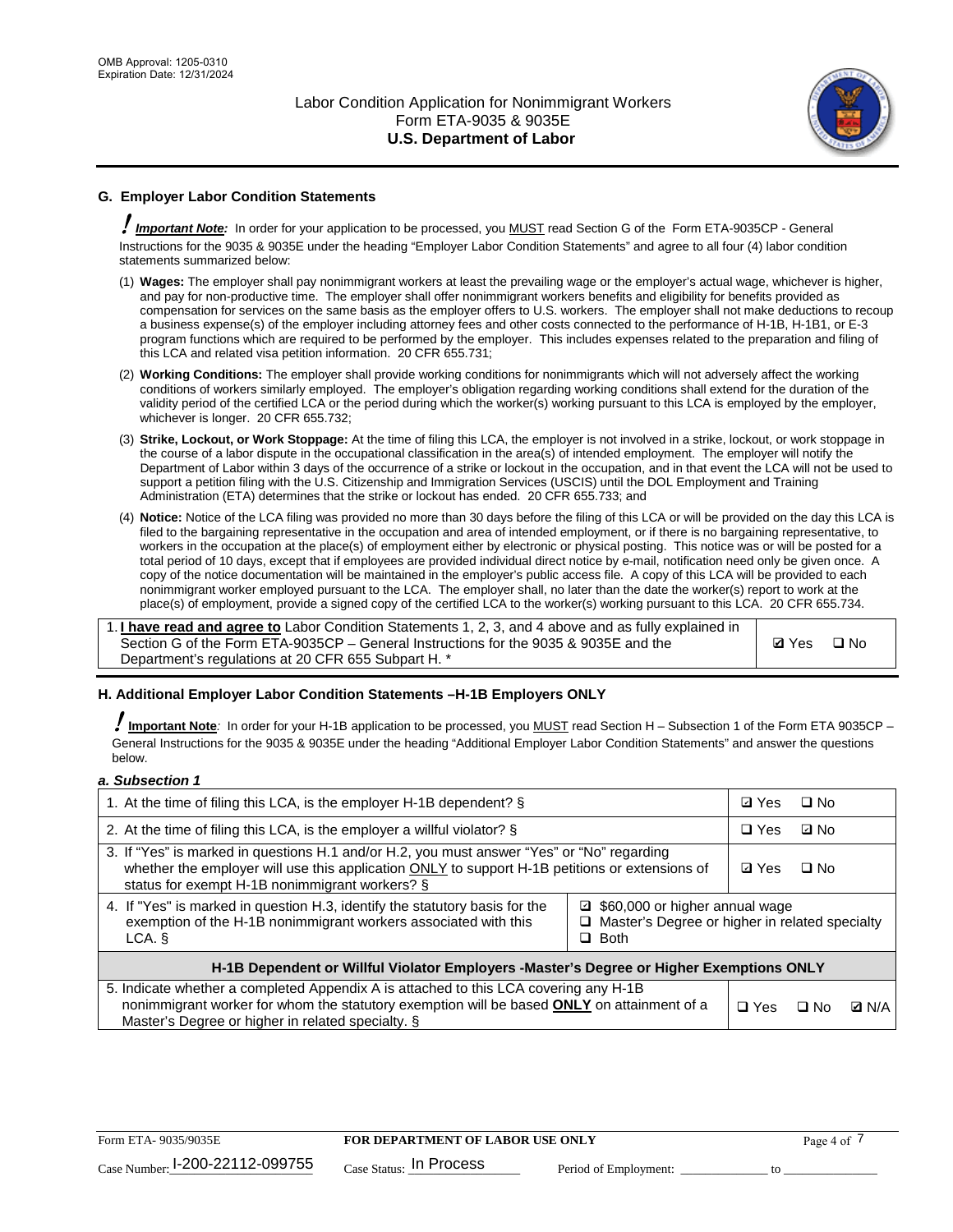

**If you marked "Yes" to questions H.a.1 (H-1B dependent) and/or H.a.2 (H-1B willful violator) and "No" to question H.a.3 (exempt H-1B nonimmigrant workers), you MUST read Section H – Subsection 2 of the Form ETA 9035CP – General Instructions for the 9035 & 9035E under the heading "Additional Employer Labor Condition Statements" and indicate your agreement to all three (3) additional statements summarized below.**

#### *b. Subsection 2*

- A. **Displacement:** An H-1B dependent or willful violator employer is prohibited from displacing a U.S. worker in its own workforce within the period beginning 90 days before and ending 90 days after the date of filing of the visa petition. 20 CFR 655.738(c);
- B. **Secondary Displacement:** An H-1B dependent or willful violator employer is prohibited from placing an H-1B nonimmigrant worker(s) with another/secondary employer where there are indicia of an employment relationship between the nonimmigrant worker(s) and that other/secondary employer (thus possibly affecting the jobs of U.S. workers employed by that other employer), unless and until the employer subject to this LCA makes the inquiries and/or receives the information set forth in 20 CFR 655.738(d)(5) concerning that other/secondary employer's displacement of similarly employed U.S. workers in its workforce within the period beginning 90 days before and ending 90 days after the date of such placement. 20 CFR 655.738(d). Even if the required inquiry of the secondary employer is made, the H-1B dependent or willful violator employer will be subject to a finding of a violation of the secondary displacement prohibition if the secondary employer, in fact, displaces any U.S. worker(s) during the applicable time period; and
- C. **Recruitment and Hiring:** Prior to filing this LCA or any petition or request for extension of status for nonimmigrant worker(s) supported by this LCA, the H-1B dependent or willful violator employer must take good faith steps to recruit U.S. workers for the job(s) using procedures that meet industry-wide standards and offer compensation that is at least as great as the required wage to be paid to the nonimmigrant worker(s) pursuant to 20 CFR 655.731(a). The employer must offer the job(s) to any U.S. worker who applies and is equally or better qualified for the job than the nonimmigrant worker. 20 CFR 655.739.

| 6. I have read and agree to Additional Employer Labor Condition Statements A, B, and C above and |       |           |
|--------------------------------------------------------------------------------------------------|-------|-----------|
| as fully explained in Section H – Subsections 1 and 2 of the Form ETA 9035CP – General           | □ Yes | $\Box$ No |
| Instructions for the 9035 & 9035E and the Department's regulations at 20 CFR 655 Subpart H. §    |       |           |

## **I. Public Disclosure Information**

! **Important Note***:* You must select one or both of the options listed in this Section.

| 1. Public disclosure information in the United States will be kept at: * |  |  |  |  |  |  |  |
|--------------------------------------------------------------------------|--|--|--|--|--|--|--|
|--------------------------------------------------------------------------|--|--|--|--|--|--|--|

**sqrt** Employer's principal place of business □ Place of employment

## **J. Notice of Obligations**

A. Upon receipt of the certified LCA, the employer must take the following actions:

- o Print and sign a hard copy of the LCA if filing electronically (20 CFR 655.730(c)(3));<br>
Maintain the original signed and certified LCA in the employer's files (20 CFR 655.7
- Maintain the original signed and certified LCA in the employer's files (20 CFR 655.705(c)(2); 20 CFR 655.730(c)(3); and 20 CFR 655.760); and
- o Make a copy of the LCA, as well as necessary supporting documentation required by the Department of Labor regulations, available for public examination in a public access file at the employer's principal place of business in the U.S. or at the place of employment within one working day after the date on which the LCA is filed with the Department of Labor (20 CFR 655.705(c)(2) and 20 CFR 655.760).
- B. The employer must develop sufficient documentation to meet its burden of proof with respect to the validity of the statements made in its LCA and the accuracy of information provided, in the event that such statement or information is challenged (20 CFR 655.705(c)(5) and 20 CFR 655.700(d)(4)(iv)).
- C. The employer must make this LCA, supporting documentation, and other records available to officials of the Department of Labor upon request during any investigation under the Immigration and Nationality Act (20 CFR 655.760 and 20 CFR Subpart I).

*I declare under penalty of perjury that I have read and reviewed this application and that to the best of my knowledge, the*  information contained therein is true and accurate. I understand that to knowingly furnish materially false information in the *preparation of this form and any supplement thereto or to aid, abet, or counsel another to do so is a federal offense punishable by fines, imprisonment, or both (18 U.S.C. 2, 1001,1546,1621).*

| 1. Last (family) name of hiring or designated official *   2. First (given) name of hiring or designated official *   3. Middle initial §<br>Vidyadharan | Saniav           |  |
|----------------------------------------------------------------------------------------------------------------------------------------------------------|------------------|--|
| 4. Hiring or designated official title *<br>Chief Legal Counsel                                                                                          |                  |  |
| 5. Signature *                                                                                                                                           | 6. Date signed * |  |

| Form ETA-9035/9035E                         | <b>FOR DEPARTMENT OF LABOR USE ONLY</b> | Page 5 of 7           |  |
|---------------------------------------------|-----------------------------------------|-----------------------|--|
| $_{\text{Case Number:}}$ I-200-22112-099755 | $_{\text{Case Status:}}$ In Process     | Period of Employment: |  |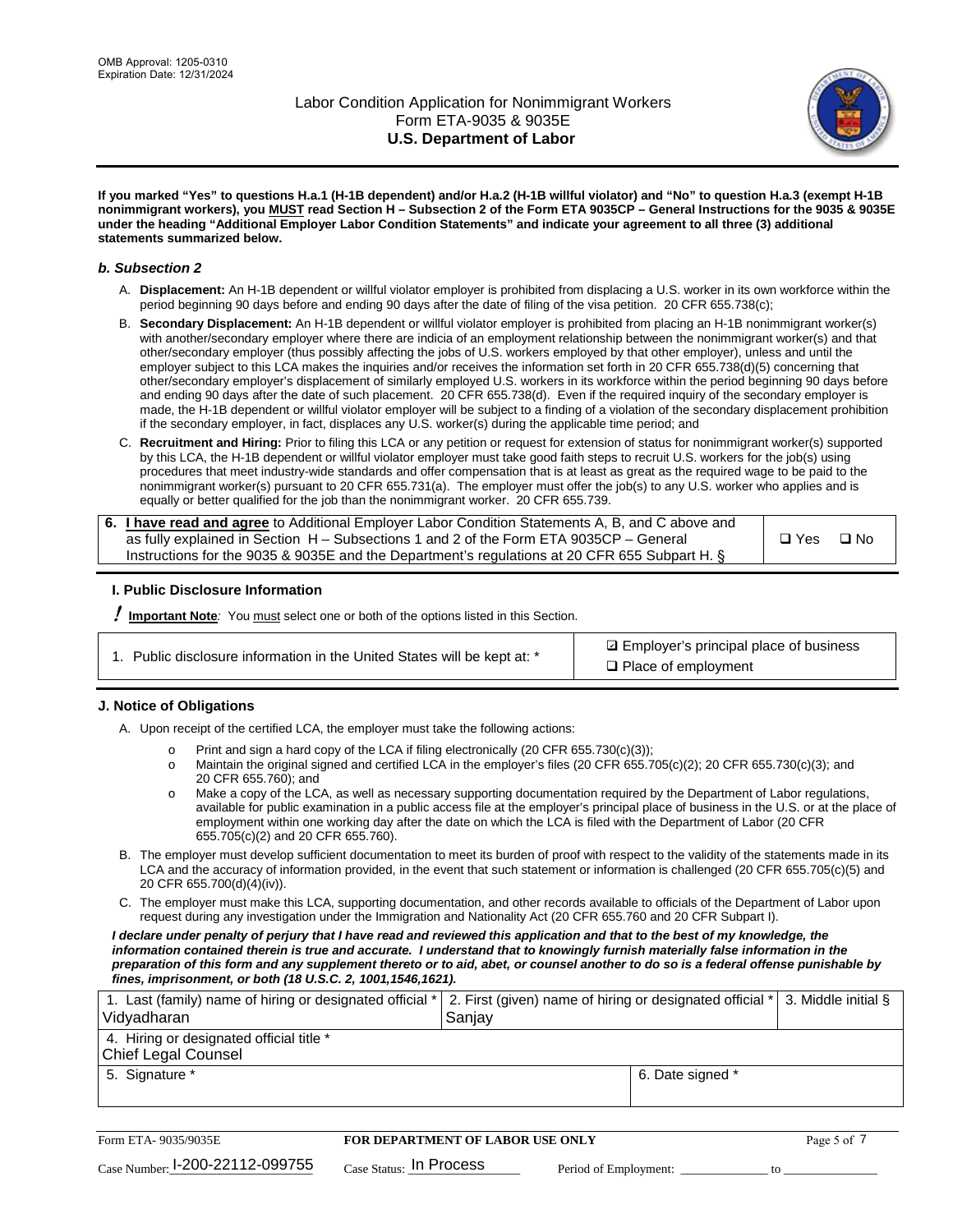

# **K. LCA Preparer**

**Important Note**: Complete this section if the preparer of this LCA is a person other than the one identified in either Section D (employer point of contact) or E (attorney or agent) of this application.

| 1. Last (family) name $\S$                                                                   | 2. First (given) name §          | 3. Middle initial |
|----------------------------------------------------------------------------------------------|----------------------------------|-------------------|
| Complido                                                                                     | Marilou                          | S                 |
| 4. Firm/Business name §                                                                      |                                  |                   |
| <b>Marlabs LLC</b>                                                                           |                                  |                   |
| 5. E-Mail address §<br>marilou@marlabs.com                                                   |                                  |                   |
| L. U.S. Government Agency Use (ONLY)                                                         |                                  |                   |
| By virtue of the signature below, the Department of Labor hereby acknowledges the following: |                                  |                   |
| This certification is valid from                                                             | to                               |                   |
| Department of Labor, Office of Foreign Labor Certification                                   | Certification Date (date signed) |                   |
| I-200-22112-099755                                                                           | In Process                       |                   |
| Case number                                                                                  | <b>Case Status</b>               |                   |

*The Department of Labor is not the guarantor of the accuracy, truthfulness, or adequacy of a certified LCA.*

#### **M. Signature Notification and Complaints**

The signatures and dates signed on this form will not be filled out when electronically submitting to the Department of Labor for processing, but **MUST** be complete when submitting non-electronically. If the application is submitted electronically, any resulting certification **MUST** be signed *immediately upon receipt* from DOL before it can be submitted to USCIS for final processing.

Complaints alleging misrepresentation of material facts in the LCA and/or failure to comply with the terms of the LCA may be filed using the WH-4 Form with any office of the Wage and Hour Division, U.S. Department of Labor. A listing of the Wage and Hour Division offices can be obtained at www.dol.gov/whd. Complaints alleging failure to offer employment to an equally or better qualified U.S. worker, or an employer's misrepresentation regarding such offer(s) of employment, may be filed with the U.S. Department of Justice, Civil Rights Division, Immigrant and Employee Rights Section, 950 Pennsylvania Avenue, NW, # IER, NYA 9000, Washington, DC, 20530, and additional information can be obtained at www.justice.gov. Please note that complaints should be filed with the Civil Rights Division, Immigrant and Employee Rights Section at the Department of Justice only if the violation is by an employer who is H-1B dependent or a willful violator as defined in 20 CFR 655.710(b) and 655.734(a)(1)(ii).

## **N. OMB Paperwork Reduction Act** *(1205-0310)*

These reporting instructions have been approved under the Paperwork Reduction Act of 1995. Persons are not required to respond to this collection of information unless it displays a currently valid OMB control number. Your response is required to receive the benefit of consideration of your application. (Immigration and Nationality Act, Section 212(n) and (t) and 214(c)). Public reporting burden for this collection of information, which is to assist with program management and to meet Congressional and statutory requirements, is estimated to average 75 minutes per response, including the time to review instructions, search existing data sources, gather and maintain the data needed, and complete and review the collection of information.

Send comments regarding this burden estimate or any other aspect of this collection of information, including suggestions for reducing this burden, to the U.S. Department of Labor, Employment and Training Administration, Office of Foreign Labor Certification, 200 Constitution Ave., NW, Box PPII 12-200, Washington, DC, 20210. (Paperwork Reduction Project OMB 1205-0310.) **Do NOT send the completed application to this address.**

| Form ETA-9035/9035E             | <b>FOR DEPARTMENT OF LABOR USE ONLY</b> |                       | Page 6 of |
|---------------------------------|-----------------------------------------|-----------------------|-----------|
| Case Number: 1-200-22112-099755 | $_{\text{Case Status:}}$ In Process     | Period of Employment: |           |